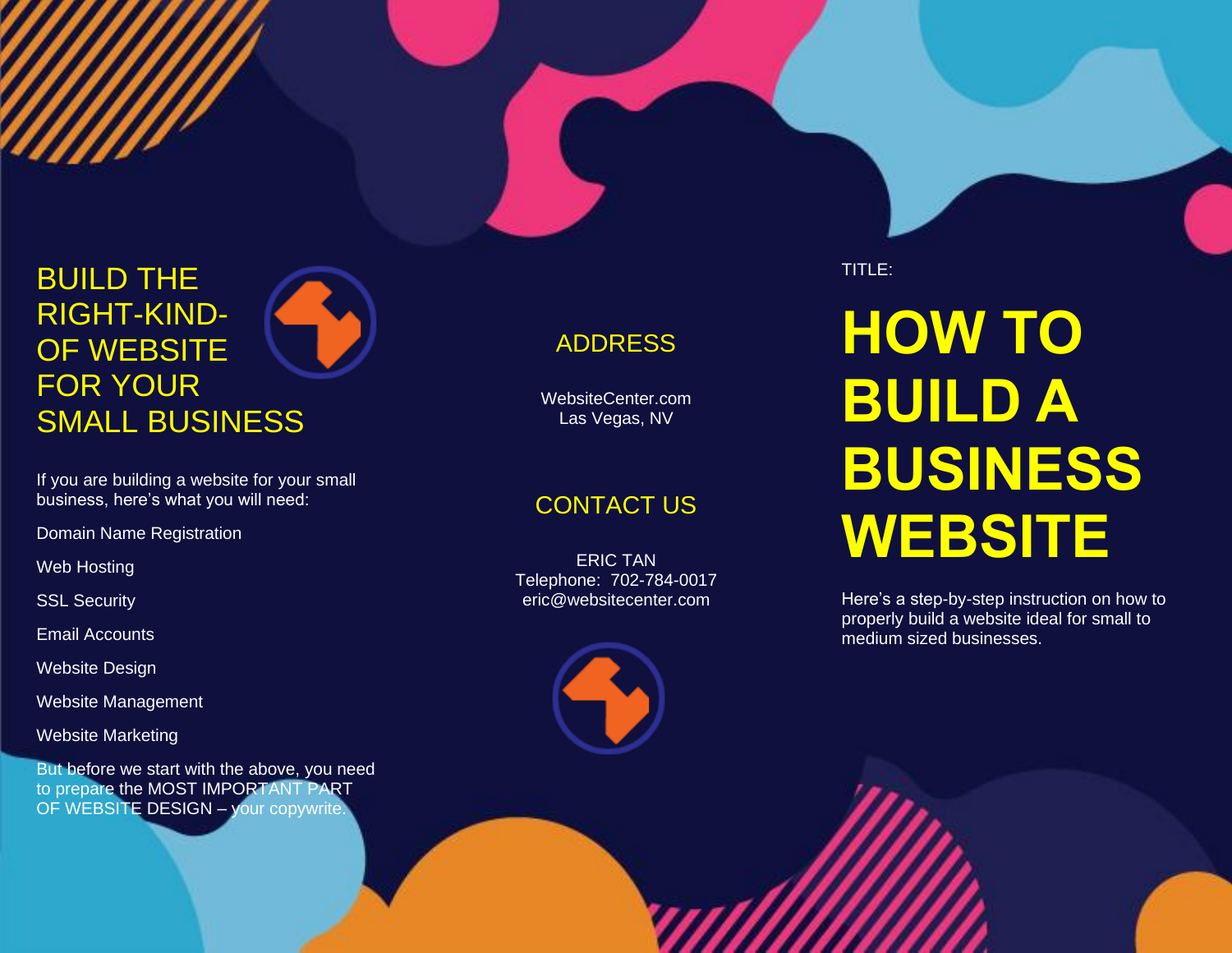## YOUR COPYWRITE: CREATE AN OUTLINE USING THE SUBJECT BELOW. WRITE TWO PARAGRAPHS ABOUT EACH SUBJECT:



Write about the company as if it's a living entity. When was it created, why was it created, where does it want to go, what does it do, and how well it



does its services.

#### YOUR PRODUCTS AND SERVICES

What makes this products and services stand out from the rest of the competition. Why makes it different and why should people buy it.

#### FAQ



vi

What are the most common questions asked about these products and services? Write out

the questions and answers ahead of time to provide visitors the answer they are looking for. fo ī



# • GUARANTEES, WARRANTIES, POLICIES & SUPPORT

To easily customize the look of this brochure, on the Design tab of the ribbon, check out the Themes, Colors, and Fonts galleries.

# **• CONTACT INFORMATION**

No problem! The Themes, Colors, and Fonts galleries give you the option to add your own.

**"Love what you do and you'll never have to work for the rest of your life!"**

- Unknown -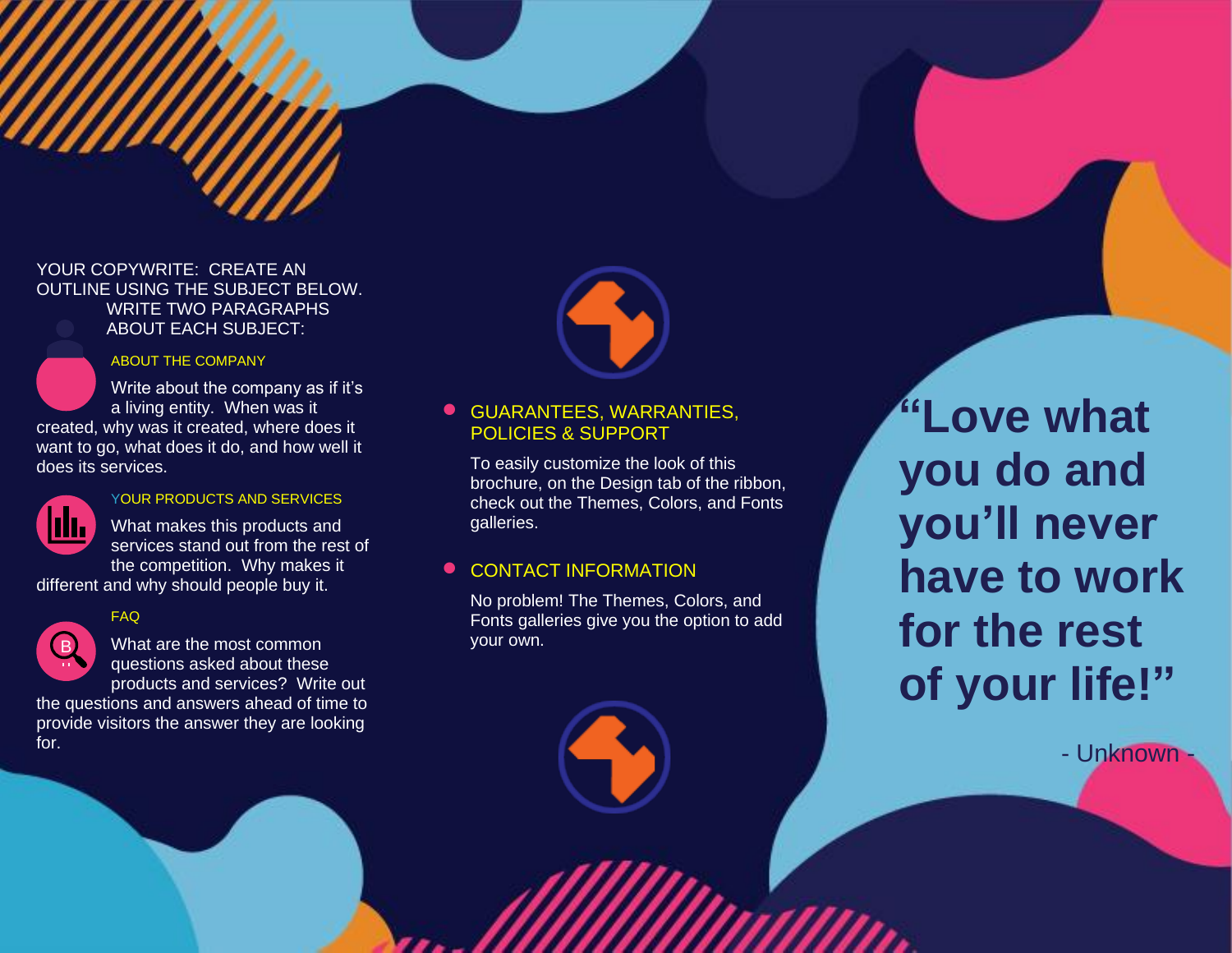#### REGISTER A DOMAIN NAME:



#### DOMAIN NAME REGISTRATION

We would recommend registering your domain name with GoDaddy.com via WebsiteCenter.com. They provide all of the domain services you will need today and tomorrow at no extra cost.

SETUP A WEB HOSTING ACCOUNT:

## WEB HOSTING SERVICES

WebsiteCenter.com web hosting services starts at \$15 per month which includes 50 Free Email

Accounts.

### **SSL SECURITY**

You can purchase SSL Certificates for your website via your web hosting company. Once you have

your SSL certificate installed, you need to get your webmaster to secure the website.

# **EMAIL ACCOUNTS**

With WebsiteCenter.com web hosting services, it includes up to 50-email accounts for free! Simply login to Cpanel and create the email accounts you need for your business e.g. sales@, billing@, etc.

# **• CONTACT INFORMATION**

Get a vanity telephone number like 702- WEB-SVCS as an example or 1-800- WEB-SITE is a good one for me. Remember, this telephone number will follow you for the entire life of the business.

**"HTML is the only native language of the Internet."**

- Eric Tan -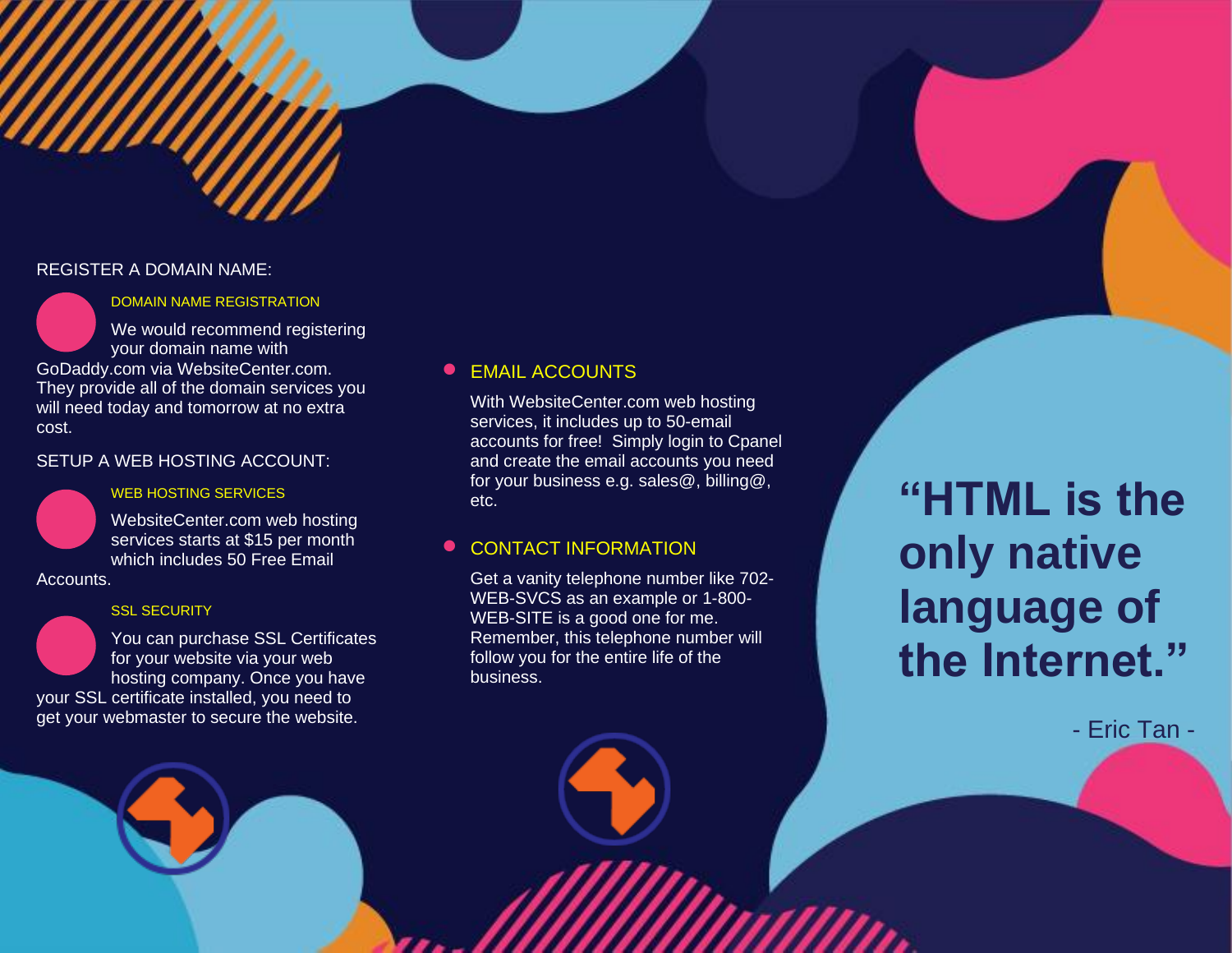## WEBSITE DESIGN:



WEBSITE FORMAT – HTML OR WORDPRESS?

HTML is the native language of the Internet and it has everything you need to build a small to medium sized website. It is secured, search engine friendly and in the long run cost less to maintain and manage.

WordPress ideal use is blog. People these days however use it as their entire website. Its main advantage is its CMS (Content Management System) which lets business owner provide access to the backend to update and edit the website. Like anything, it requires a lot of practice and learning.

For best results, we recommend that we build your website in HTML format. It will deliver the marketing results you're expecting to receive – which is feedback.

#### • HTML

HTML is the native language of the Internet which means anything and everything that is displayed online are written in HTML regardless of platform or system. So why build websites using anything else?

# **WORDPRESS**

WordPress is an open-source platform content management system primarily designed to work as an RSS (Real Simple Syndicate) feed. Our recommendation is that we build the website using HTML and its blog/news in WordPress. This is the ideal combination of technology. You will get the best of both worlds.

**"Website design requires business experience."**

- Eric Tan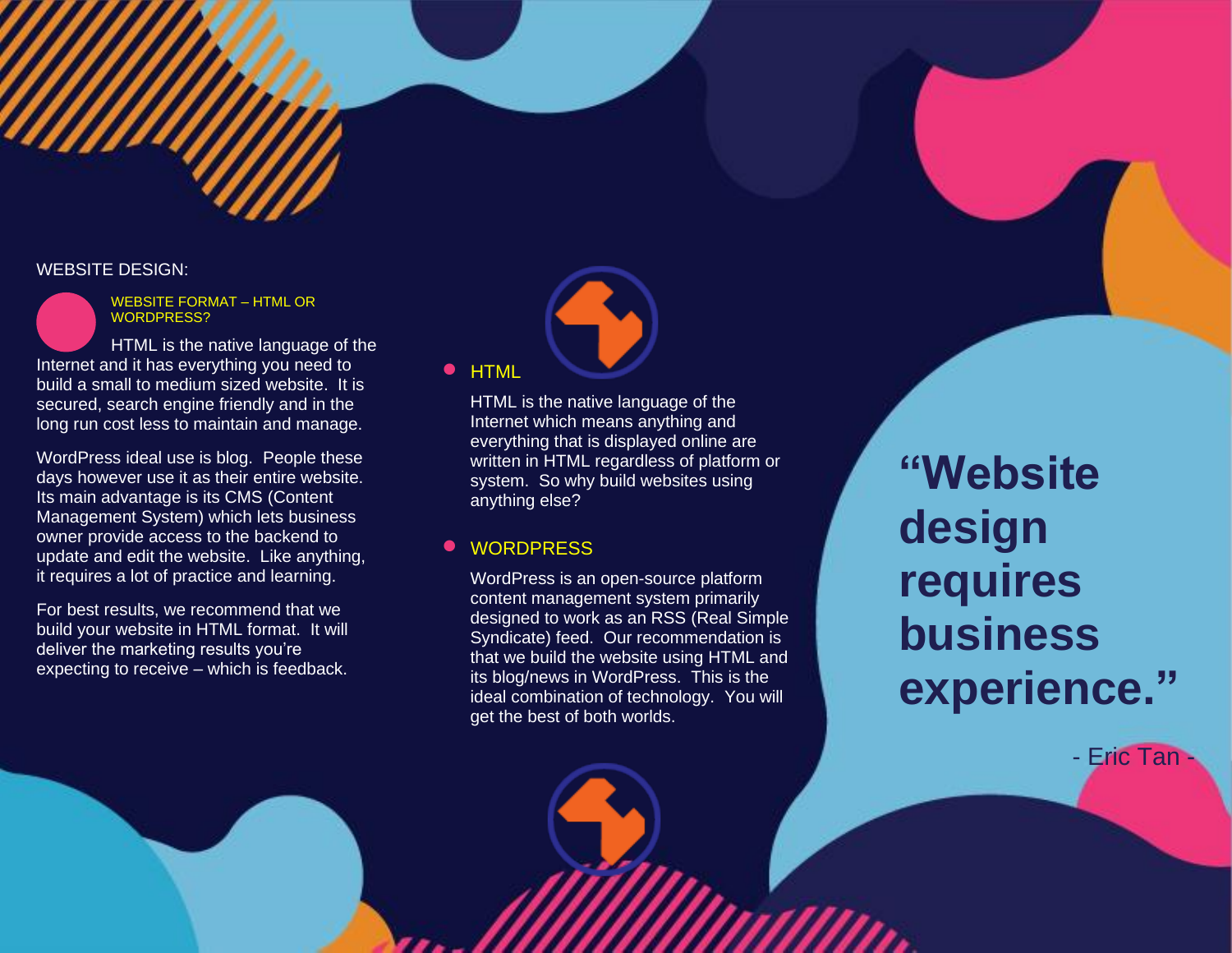#### WEBSITE MANAGEMENT:



#### WEBSITE MAINTENANCE

Manage your website by simply making sure that all of the existing web pages have the latest approved content. If not, send it to us for immediate update. Maintaining your website on a regular basis is the best thing you can do to improve its organic ranking. An outdated website is no good to search engines. They want the latest information every time. Every web page is a file – with a creation date and time as well as modified date and time. Search engines sees these modified dates when visiting and tagging your website.

When you rank high organically, it will cost you less in Pay-Per-Click. Search engines gives you lots of credit for ranking organically by charging you less per click. If you don't rank organically, they will charge you more. It's that simple.



## **• ORGANIC RANKING**

To rank organically, your website has to first be search engine friendly. That means it is built using only HTML. In order to rank organically, we need to register, validate, authenticate and verify your website with search engines. We also need to conduct a full Search Engine Optimization process in order to embed the right keywords in the right location.

### • PAY-PER-CLICK

Pay-per-click will always be a part of your marketing campaign, now and forever. There's no way around it. In order to be found on keywords we do not rank in, we have to use Pay-Per-Click in order to accomplish this task.

**"Update your website when needed. That's how you stay on top."**

- **Eric Tan**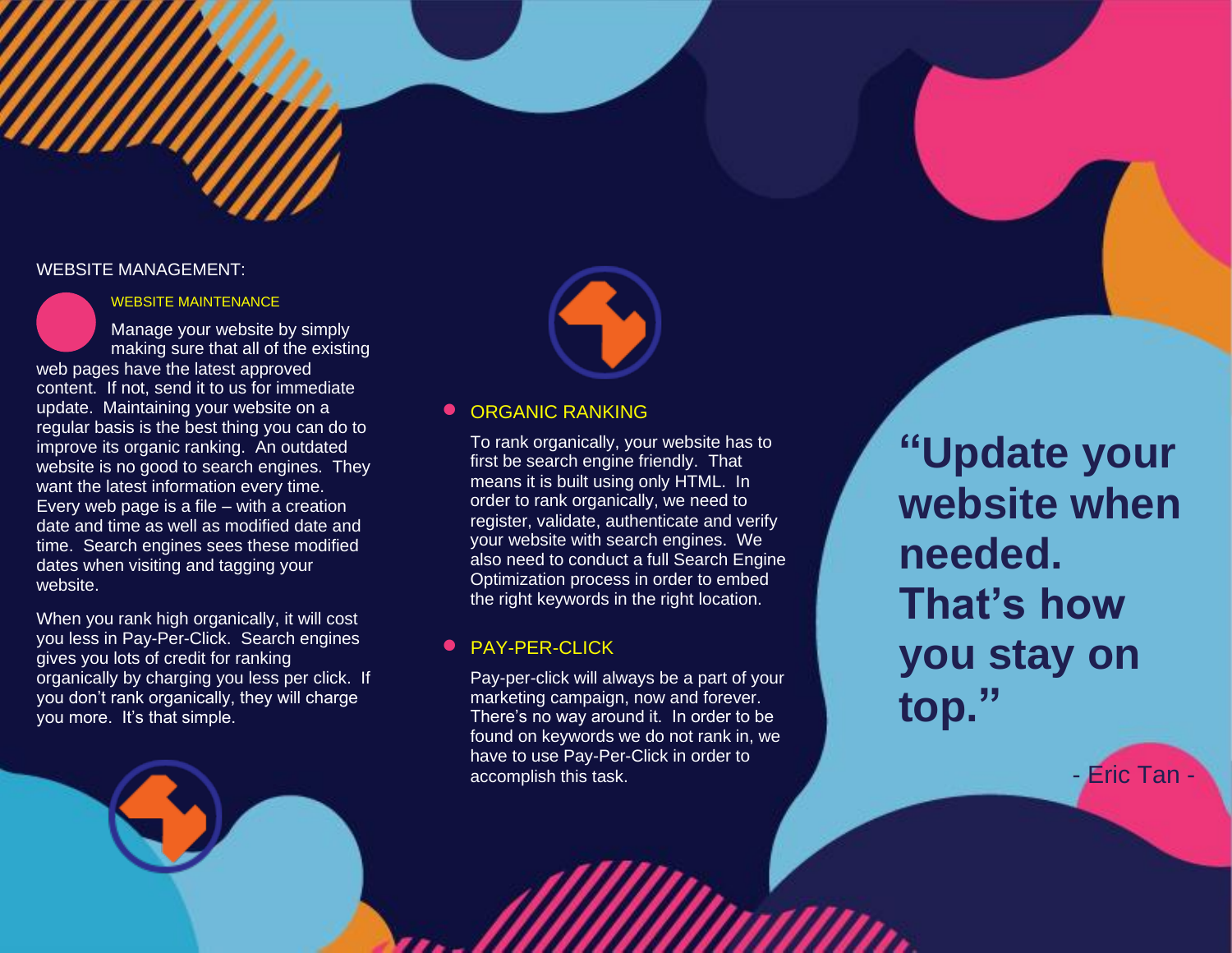#### ONLINE MARKETING:



Locally, our typical approach is to utilize the local media e.g. newspaper, TV Stations, public broadcasting systems, and through your favorite local charity to drive traffic to the website. Our content will naturally contain references and links back to these local media organizations.

Nationally or internationally, our focus and marketing approach would be on the product use, application and value. In this way, anyone looking for such application can find our product regardless of location. Utilization of Pay-Per-Click campaigns and utilization of geographical tools is the route we would recommend.

# **• SEARCH ENGINE OPTIMIZATION**

Apply a full Search Engine Optimization process to each and every HTML web page e.g. installing a clean META title, description, author, keywords and date. Validate each web page via search engine webmaster tools. Update embedded keywords on each web page to match web page content. It's best to select keyword phrases directly off the web content for best results.

# **SEARCH ENGINE MARKETING**

By optimizing your website to be search engine friendly will help lessen our cost on Pay-Per-Click campaigns.

Pay-Per-Click campaigns are available via major search engines (Google, Bing, Yahoo) and with popular websites Facebook, Ebay, Amazon, etc. All provide some sort of Pay-Per-Click programs that we can utilize for our purpose.

**"SEO involves working directly inside your website pages HTML codes. SEM are marketing tools that are outside of your website pages."**

- Eric Tan -